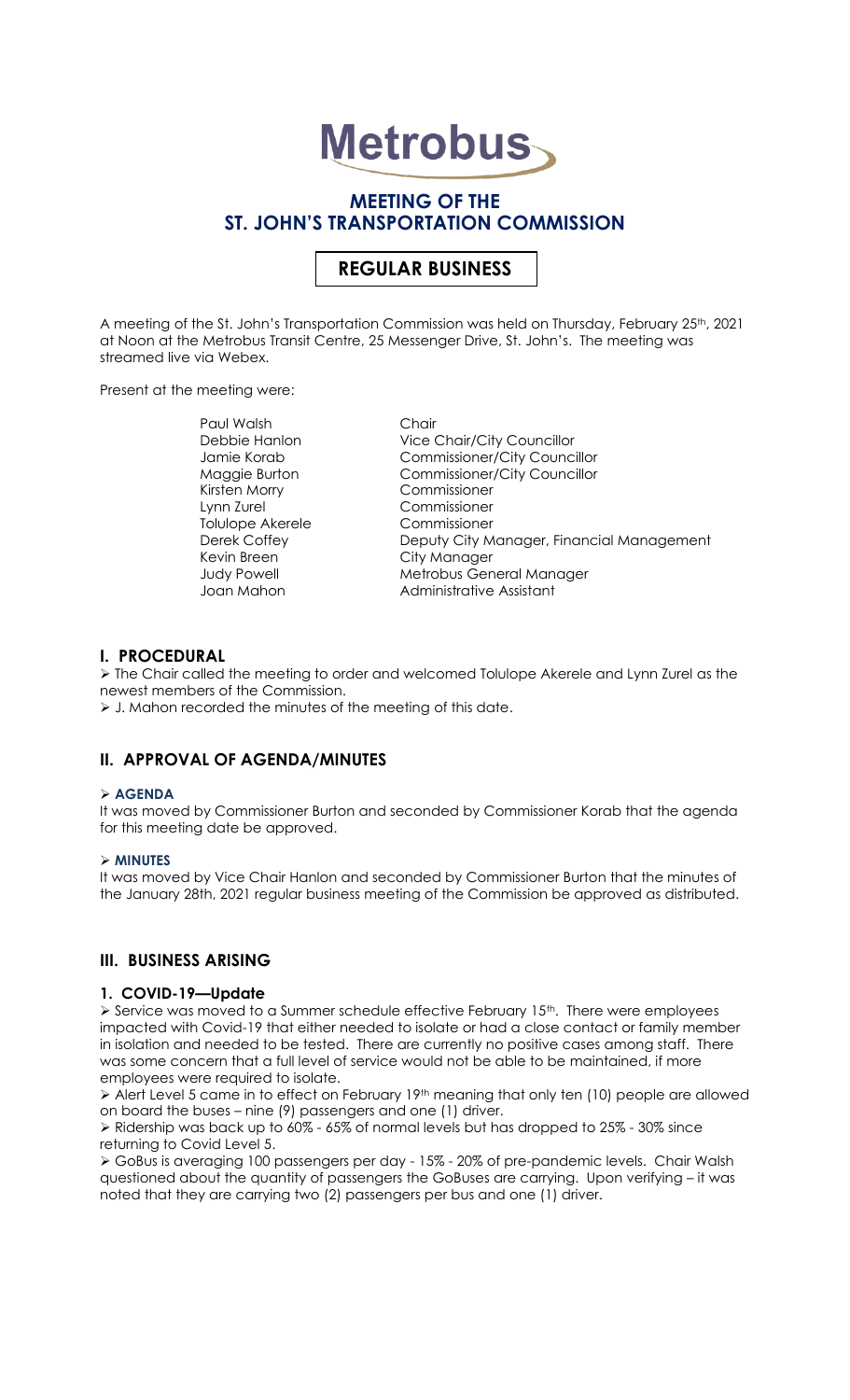

#### **2. Transit Priority System**

➢ For the benefit of the new commission members, the General Manager supplied a synopsis of the Transit Priority System. It is a system where a unit is installed on a bus that communicates with select intersections in the City to give buses priority. The buses are a level down from emergency vehicles. Transit buses do not interrupt a traffic signal but will shorten a red light or lengthen a green light, if a bus is approaching an intersection. There have been 16 intersections identified in the City – seven are programmed to work at all times with the remaining nine only if the buses are running five minutes behind schedule. One intersection – Stamps Lane and Freshwater Road has a queue jump which gives a bus priority at the traffic light. The bus will get a green light (white bar) prior to the other traffic which will enable the bus to proceed through the light before the traffic. This is the only queue jump in the City.

➢ As discussed in last month's meeting – the pedestrian controls for the intersections have been turned off by the City which prevents the Transit Priority System from working. K. Breen followed up with Garrett Donaher, Transportation Engineer, City of St. John's, and was advised that there is no specific date where the buttons will be made operational.

**ACTION:** The General Manager will advise which intersections should be made operational for the benefit of Metrobus.

#### **3. GoBus – On Demand Service RFP**

➢ The General Manager advised that it is 99% complete. It should be prepared and released by the end of February, bids due by the end of March with a decision made by the end of April.

## **IV. NEW BUSINESS**

#### **1. Financial Statements—January, 2021**

 $\triangleright$  The financial statements for the month of January, 2021 were tabled and reviewed. ➢ Commissioner Zurel questioned the amounts paid by the City of Mt. Pearl and Town of Paradise and how they are arrived at – is it based on ridership, revenue or is it a set amount? The General Manager explained that they are charged per kilometer based on the total cost to run the system. They set their service levels and we charge per kilometer based on a rate that is set at the beginning of the year based on the budget.

➢ It was noted by the General Manager that the variance is more than you would normally see in our statements due to a couple of points – (1) in the Fall budget there was so much uncertainty with Covid-19 that estimates were made as to what ridership would be in 2021 and with the Lift (Low Income Pass) program we had to make estimates on how that program would impact our regular ridership. It will take a couple of years to see how the LIFT program will impact our ridership. This year is not a good measure with Covid-19 so those two pieces together are why there is a variance in passenger revenue this year. The impact on the general ridership from the LIFT pass is not as great as anticipated. (2) The other piece is the diesel fuel. We are above budget – budgeted at \$0.97 a litre and currently it is \$1.06 litre and anticipated that the price may increase more.

# **2. Executive Summary (Regular) —January, 2021**

➢ The Executive Summary for the month of January, 2021 was tabled for members' information.

#### **3. Committees of the Commission**

➢ Discussion was held with regards to filling positions on various committees within the St. John's Transportation Commission. These are the following committees with vacant seats:

- Pension Committee (1 vacancy)
- Marketing Committee (2 vacancies)
- Finance (1 vacancy)

➢ Commissioner Burton questioned if a public member should be on the Marketing Committee in order to get an external perspective, if we don't have people on the Commission with expertise.

➢ Commissioners Korab and Hanlon expressed that they have a marketing background and would like to serve on the Marketing Committee.

**ACTION:** Chair Walsh will follow up with the Commissioners to determine interest in sitting on the Committees.